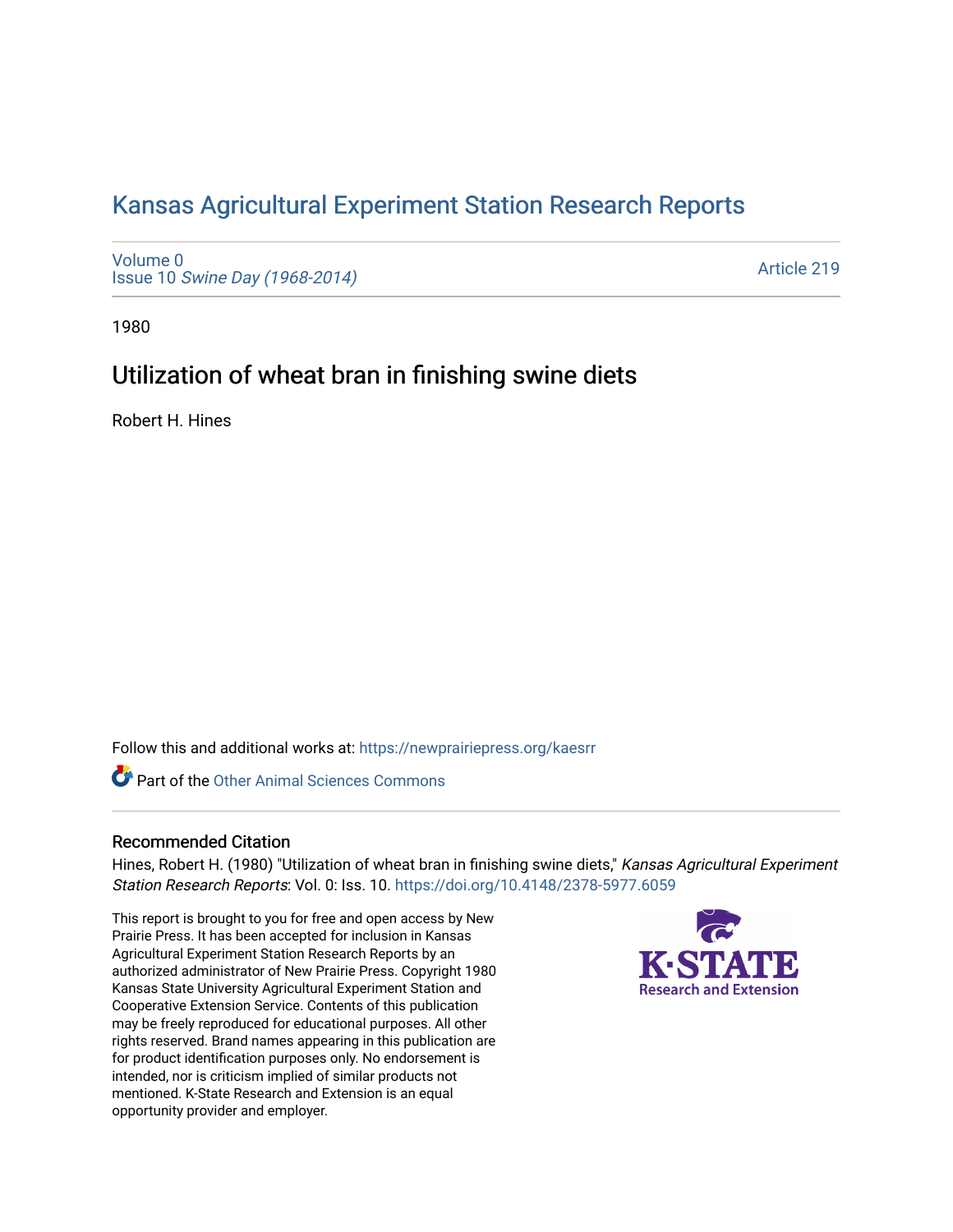## Utilization of wheat bran in finishing swine diets

## **Abstract**

Two trials with finishing pigs were conducted to evaluate wheat bran added to a basal milo-soybean meal diet to provide more crude fiber. Pigs fed added wheat bran (5-10-15-20%) and those fed the basal diet gained similarly, but 40% wheat bran (5.8% crude fiber) signigicant1y reduced rate of gain. Feed per pound of gain was improved approximately 4 to 5% with the addition of 10 or 15% wheat bran; however, cost per pound of gain was the same. Wheat bran usually costing more than milo would not merit its use in swine finishing diets.; Swine Day, Manhattan, KS, November 13, 1980

## Keywords

Swine day, 1980; Kansas Agricultural Experiment Station contribution; no. 81-142-S; Report of progress (Kansas State University. Agricultural Experiment Station and Cooperative Extension Service); 388; Swine; Wheat bran; Finishing pigs

## Creative Commons License



This work is licensed under a [Creative Commons Attribution 4.0 License](https://creativecommons.org/licenses/by/4.0/).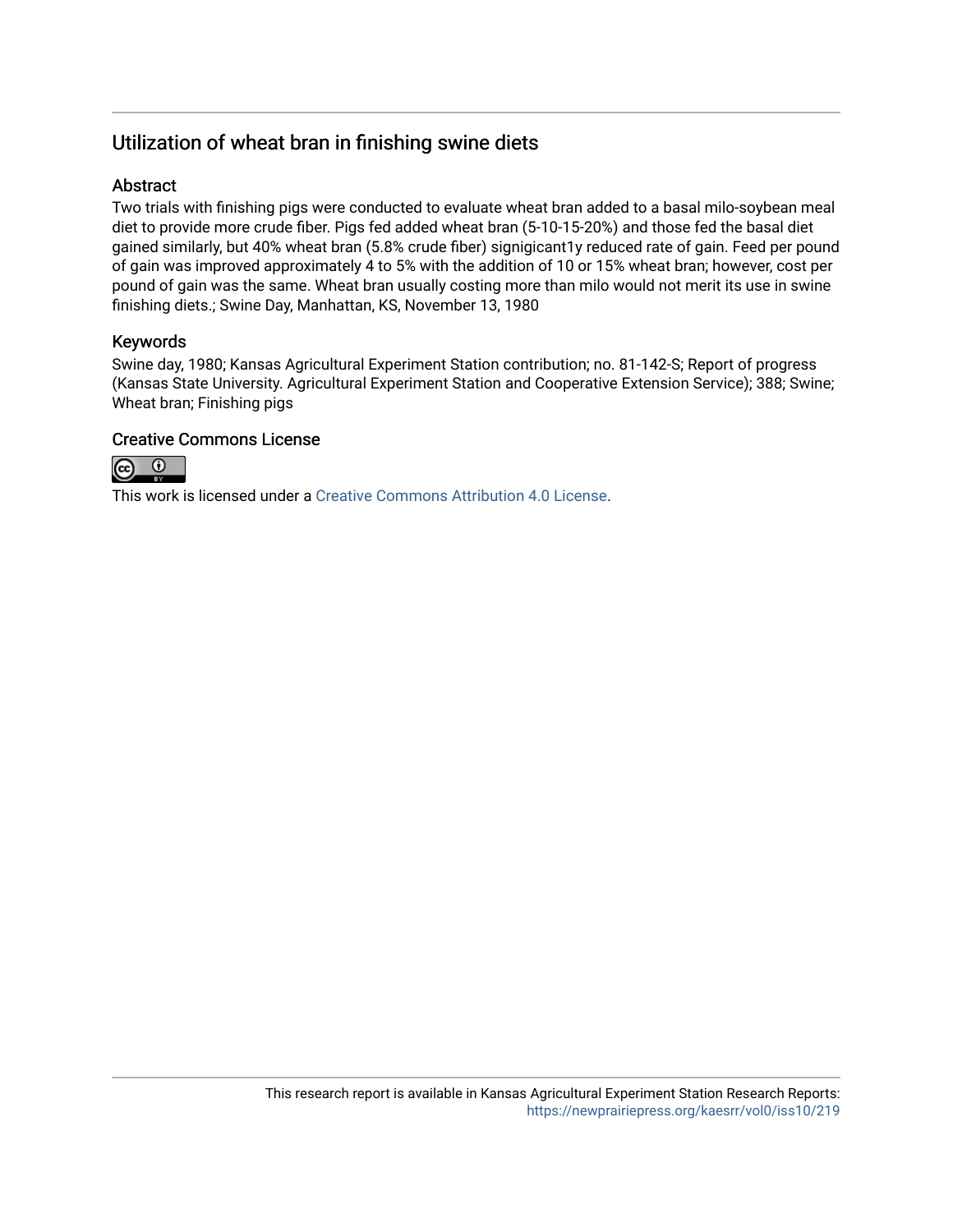

#### Summary

Two trials with finishing pigs were conducted to evaluate wheat bran added to a basal milo-soybean meal diet to provide more crude fiber. Pigs fed added wheat bran (5-10-15-20%) and those fed the basal diet gained similarly, but 40% wheat bran (5.8% crude fiber) signigicantly reduced rate of gain. Feed per pound of gain was improved approximately 4 to 5% with the addition of 10 or 15% wheat bran; however, cost per pound of gain was the same. Wheat bran usually costing more than milo would not merit its use in swine finishing diets.

#### Introduction

Corn or milo-soybean meal fortified diets have approximately 2.5% crude fiber. Research with rats has suggested that slightly increasing fiber content of the diet will improve the weight gain and efficiency. Previous research at this station with dehydrated alfalfa meal in finishing diets indicated that pigs can use up to 20% alfalfa meal (6% crude fiber) without significantly affecting rate of gain. This study evaluated wheat bran as a source of fiber and energy for finishing pigs.

#### Procedure

In trial 1, 100 Yorkshire barrows and gilts were allotted to five replicated treatments based on litter, sex, and initial weight. Pigs were housed in the modified, open-front finishing unit that has a total slatted floor. Each pen is 6 x 16' with two-hole self feeder and an automatic waterer. In addition, each pen was covered with a 6' x 8' hover, 40" above the floor. No supplemental heat was provided during the trial. The treatments used in trial 1 were: (A) milo-soybean meal fortified basal ration; (B) basal + 10% wheat bran  $(3.4% CF)$ ; (C) basal + 20% wheat bran  $(4.2% CF);$  (D) basal + 30% wheat bran  $(5.0% CF);$  (E) basal + 40% wheat bran (5.8% CF) with wheat bran substituted for milo. The basal finishing diet contained 13.9% crude protein, .67% calcium and .52% phosphorus. Wheat bran contains 20% crude protein; therefore, each ration increased in crude protein as more wheat bran was substituted for milo; 40% wheat bran diet contained 16.1% crude protein. To reduce dustiness of the experimental rations, we added 2% soy oil to all the diets. Pigs in this trial averaged 132 1b initially and 215 1b (off-trial weight) after 51 days.